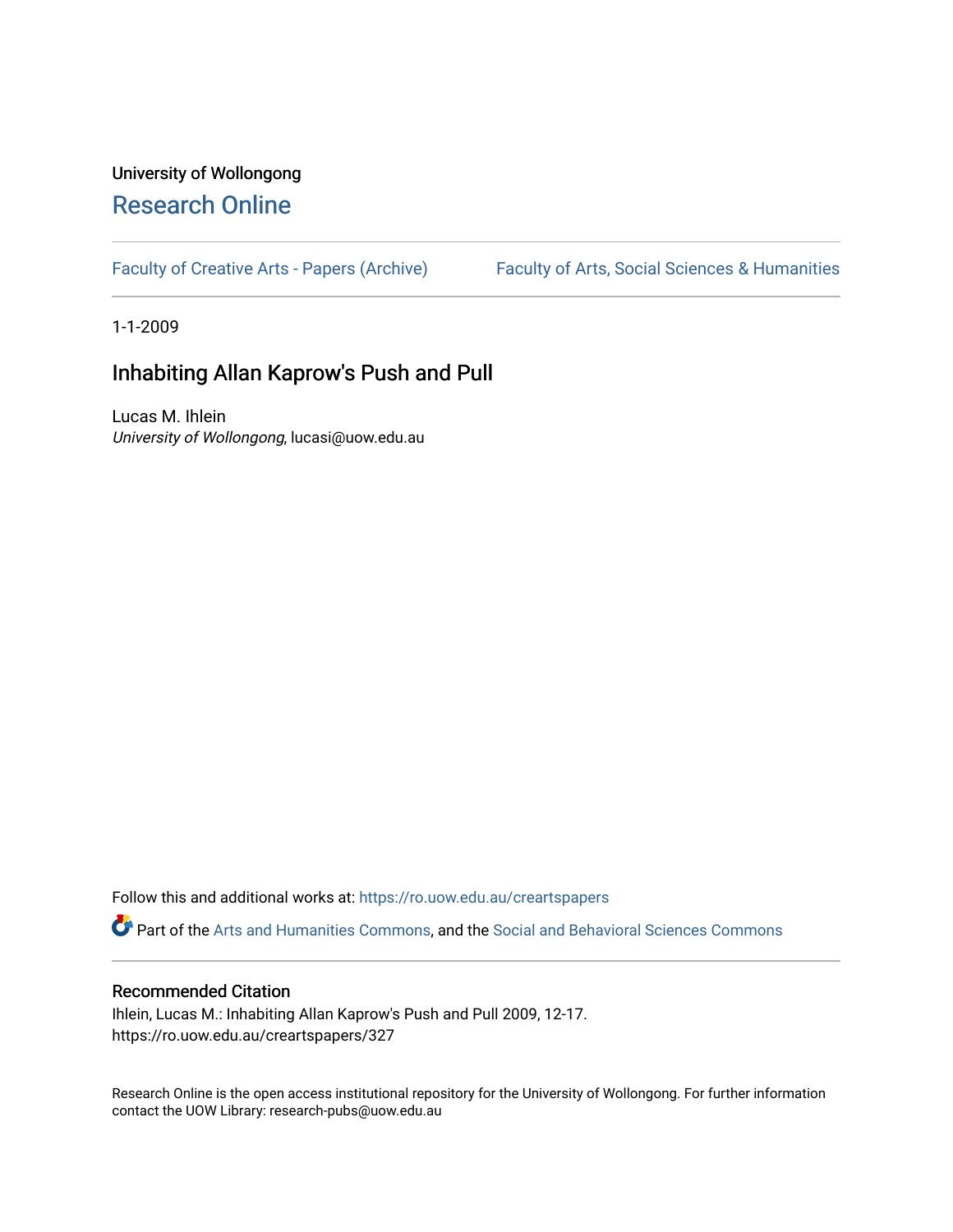# **Bilateral**

/// art / exchange / events / re-enactment ///

# Inhabiting Allan Kaprow's Push and Pull

PUSH AND PULL A FURNITURE COMEDY FOR HANS HOPMANN Instructions: Anyone can find or make one or more rooms of any shape, size proportion and color -- Then furnish them perhaps, maybe paint some things or everything. Everyone else can come in and, if the room(s) are furnished. Everyone eise can come in and, if the room(s) are furnished<br>they also can arrange them, accommodating themselves as they see fit. Each day things will change. . . . . . . . . . . . .

[Excerpt from instructions page at Kaprow's *Push and Pull*. The full text of the instructions is available online here, or for the typewriter/paper feel, read them here.]

Creative Time organised a presentation of Allan Kaprow's *Push and Pull: A Furniture Comedy for Hans Hofmann*, during the Performa Festival. It ran for three days at a space called Passerby.

*Push and Pull* is a dynamic installation in which anyone can come and rearrange furniture which is spread around in a room. Well, we might call it an installation now, but in Kaprow's day (the piece was first presented in 1963) it was a "Happening" (or an "Environment"). It's clear that Kaprow, in the four years since 18 Happenings in 6 Parts was presented, had substantially reworked his idea of what a Happening should be. If *18 Happenings in 6 Parts* was a sort of experimental theatre involving specially prepared "actors", then by the time he devised *Push and Pull*, Kaprow had moved on to creating situations where the "audience" was now the primary activator of the work.

In terms of the name of the piece, it's obvious that "push" and "pull" are verbs describing what we must do to the furniture to move it around the space. But apparently these were also terms used by Hans Hofmann, who had been Kaprow's painting teacher in California, and to whom the piece was dedicated. Something about Hofmann exhorting his students to "push and pull" various shapes and colours around the arena of the canvas – or perhaps the "push and pull" effect that the resulting composition might have on your eye as it works its way around the surface of the painting.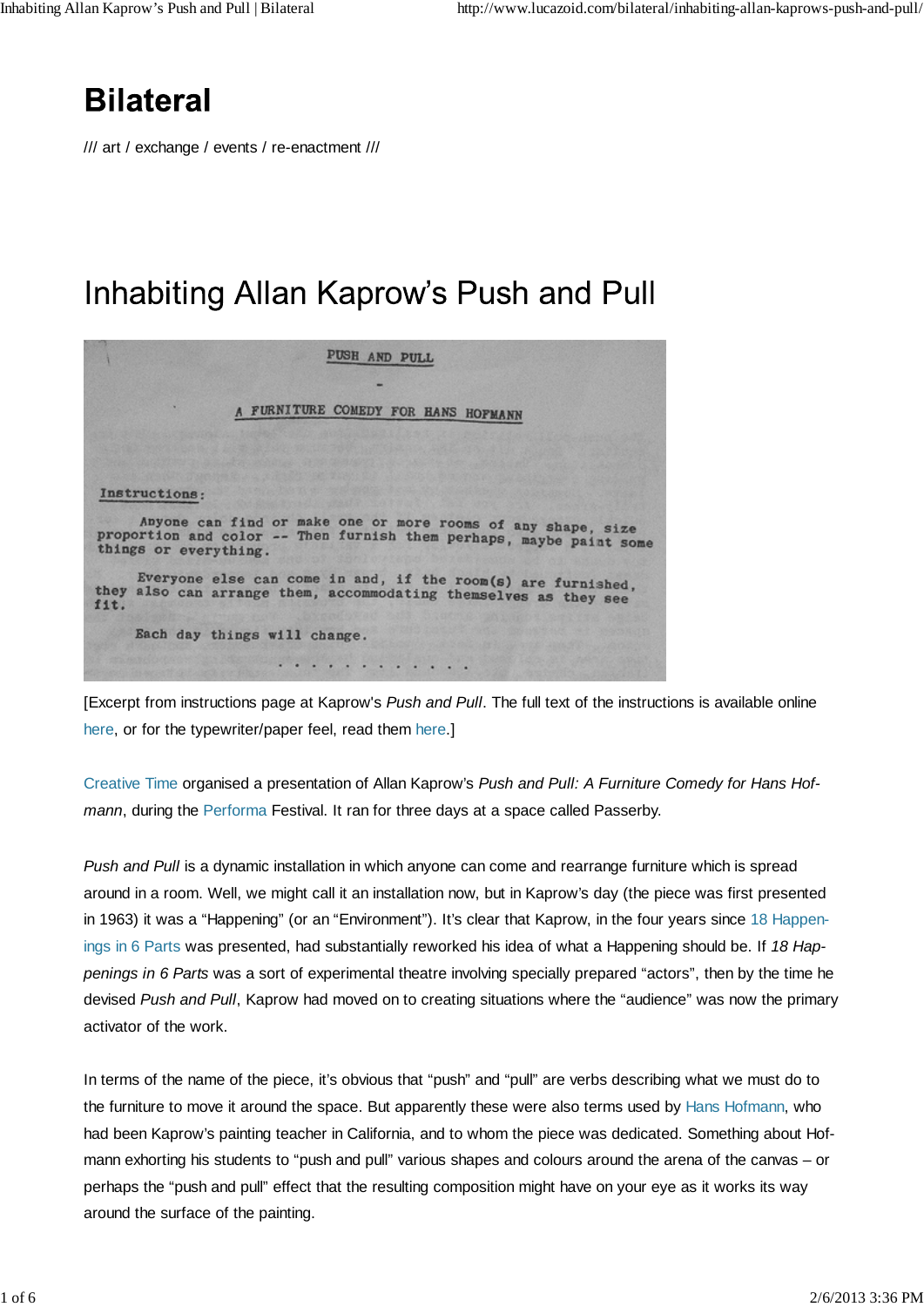I read somewhere that this push and pull business was a bit of a joke amongst Hofmann's students – he became amusingly predictable in his use of the phrase – and it is in this vein of jocular homage that Kaprow named the work. Nevertheless, the importance to Kaprow of "composition" in three dimensional space (*and* in time, *and* in social interaction) shouldn't be underestimated. The room, and the time, and human attention, become frames in which the composition of action and experience takes place.

Here are some notes about my time spent with (and without) the work:

## Day 1:

## (Thursday 15th November 2007) 12:15pm

*Push and Pull* is advertised to run from Thursday to Saturday from 12 to 6pm. Not knowing much about the work in advance (is it a performance with prepared actors? do I have to "participate"? do I need to stay for the full 6 hours each day?) I show up at noon on Thursday. I'm the first to arrive. The room looks like a second hand furniture shop after a fire sale, where everything's been turned upside down by bargain-maddened shoppers trying to get to the good stuff: only the crappy items, it seems, are left behind. Haybales, and some loose hay, scattered around the floor. And a few lamps, boxes of op-shop records and cassette tapes, a half dead TV with only the sound working, an electric typewriter that buzzes but won't type, chairs and tables stacked on each other in precarious piles. A small electric cooker stashed in a draw, and a few tins of Campbell's cream of mushroom soup. The walls are covered with reflective silver wallpaper.

Here are a few pictures of the scene as I found it: here, here and here.

I pick my way through the rubble to get to the box of instructions placed on the floor in front of a big black plastic box with the title of the work painted in rough white letters. The instructions are quite handy: there's a small paragraph which is just enough to get you started. Essentially, it reads: rearrange some furniture in the room, but beware, others will also rearrange furniture, so what you set up might be quickly changed.

I turn a chair up the right way and sit for a while, with this page of writing in my hand. For someone who generally loves this kind of participatory stuff, even *I* have trouble getting started. I feel foolish. I feel watched. I begin shuffling around the room, looking at details, picking up and considering objects and then putting them back down again. None of it inspires me. It's just crap. I feel like the room has been over-prepared. It looks too dishevelled, contrived, composed. It annoys me. I want it to be less "curated" – maybe the furniture should have been just left where it was first placed when the removalists brought it in. These stacks of chairs look like assembled sculptures – like someone was trying to make something "artistic". This irritation, then, I guess, is my starting point. I begin disassembling the towers of chairs and tables. I begin putting things in order, stacking chairs properly, tidying up, trying to make some space. I figure, it's only when you have a little order, a little space to move, that any contribution will be discernible.

Another visitor steps in. There's the inevitable moment of tension between us – am I performing for her? Does she think that *I* am the artist? Then she goes to read the instructions and the tension shifts. When will *she* start moving furniture around? She becomes self conscious. I am watching her from the corner of my eye, I want to see if she has the same nervous tentative beginnings. Of course, me shuffling stuff around breaks the ice, and soon she too is nosing around like a dog looking for a good place to pee. She doesn't stay long, but I guess she's got the gist of the work.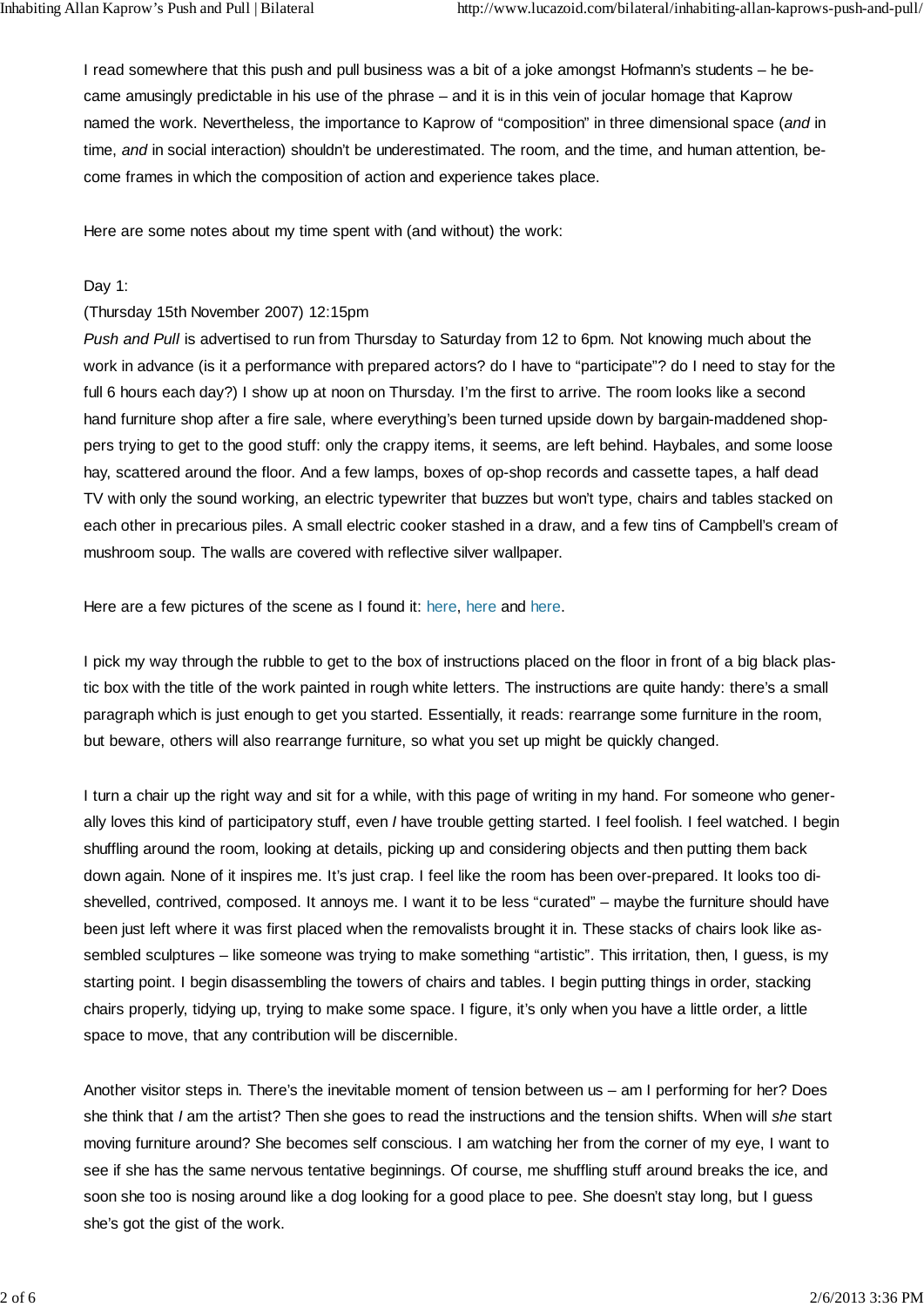The guy minding the exhibition is kind to me, he lets me borrow his phone to make a call. But he's not really interested in Kaprow, he's listening to music on his headphones and is absorbed in his laptop. I find an old broom and begin sweeping some of the hay away from a section of floor, to make a clean area with a sharp edge. I pile the hay up to make a stack in front of the entrance to the "back room". I do this partly out of perversity – I know the guy minding the show will have to climb over it to go behind the scenes. Maybe I figure I can force him into being involved in this way. But he catches me doing it. He pulls out his headphones and warns me not to push the hay any further. I've discovered the first "boundary" I must not cross.

### 1:55pm

I go off to have lunch at the Chelsea Food Markets. It's a drizzly cold day. I write some postcards to friends back in Australia. I take my time. I'm not in a hurry today.

## 2.50pm

Only an hour has passed, but *Push and Pull* looks completely different! It's been occupied by what looks like a university class for retirees, run by an extremely energetic and intelligent Jewish New Yorker. They've pulled all the chairs into a big circle and the professor is holding forth on Kaprow's transition from action painting to action-per-se as art. It's a topic dear to my heart, so I sit in the wings and listen along. His narrative is compelling and entertaining. He compares a photo of Jackson Pollock making one of his drip paintings with one of Kaprow in his yard of used car tyres. Both artists are literally "in their work". This leads to a discussion of the role of documentation in ephemeral art practices. The class is remarkably clever, they ask good questions. Even the fellow minding the show has taken out his headphones and put down his laptop to listen in. We all become aware of the camera sitting up on top of the wall in the corner of the room, taking one frame every minute. Later, I suppose, we'll watch it back and see our hours compressed into seconds. Will this adequately capture what we went through here in this room together?

The class discusses some of the elements within the room. They're not as random as you might have expected, apparently. The silver wallpaper, the professor muses, has been carefully chosen because of its resemblance to the walls of Andy Warhol's Factory, often thought of as one big Happening in itself. The cans of soup, naturally, are another little joke about Warhol.

I wonder about this. Warhol's Factory, and his soup cans, appear almost simulaneously with *Push and Pull* (1963). How much were the two artists aware of each other? Plus, in pictures of the earliest versions of *Push and Pull*, (which are available in a handy folder in the room) there is no silver wallpaper, no hay, the room is much more sober, like a "normal" middle class living room. It's only in later versions that the silver paper appears (during the last 10 years). I'm no historian, but I'd like to know more about what went on behind the scenes of these aesthetic decisions…

The professor, at some length, then discusses Kaprow's relationship to chairs. In his instructions to *Push and Pull*, Kaprow writes: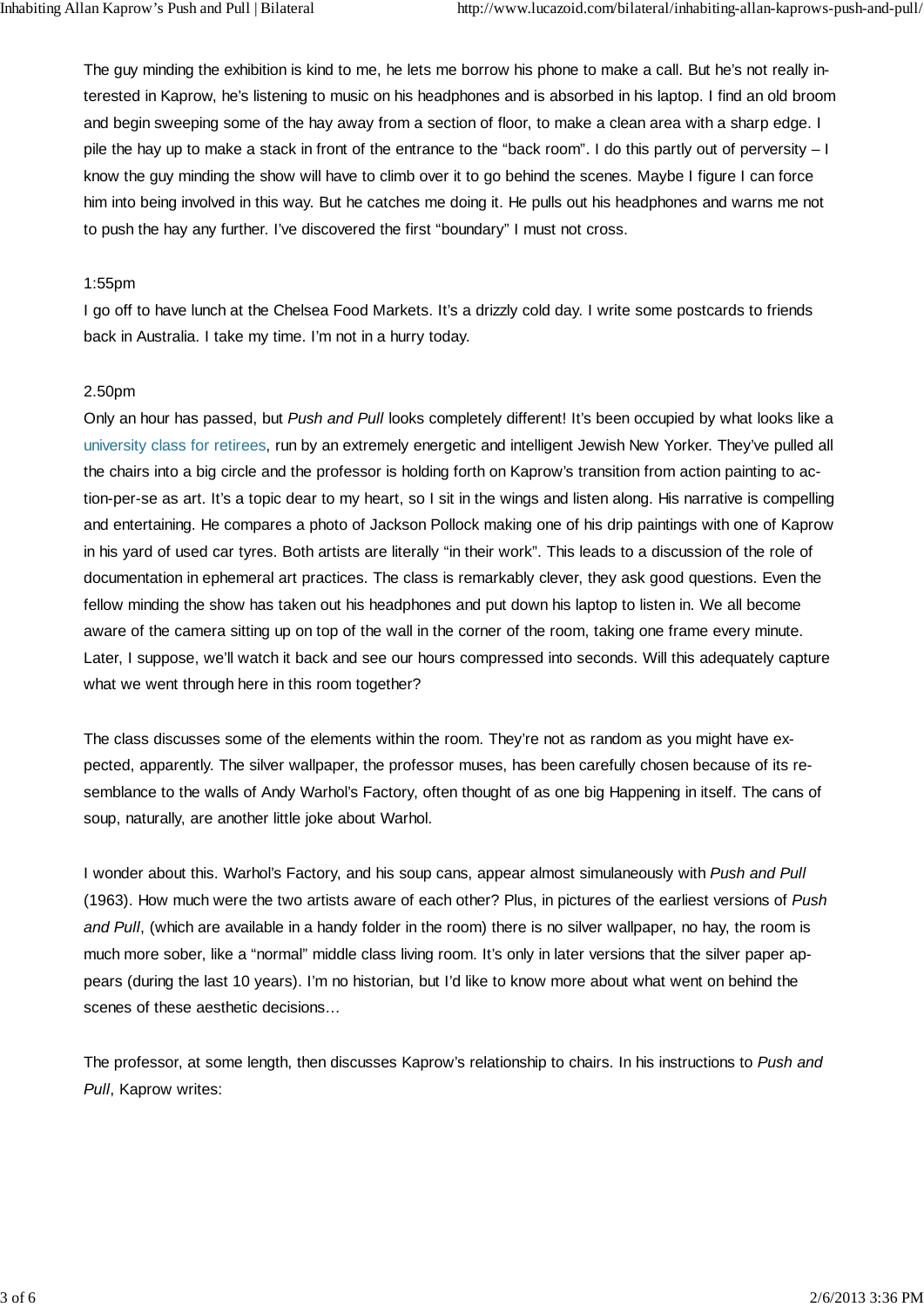*But one caution! Don't sit on the chairs, because this will destroy the composition. Unless, of course, you once again start pushing and pulling everything around until it works right. Repeat when you leave.*

Chairs, the professor points out, are pretty interesting pieces of technology. We only notice them when they stop working – when they cause us pain. As soon as we start sitting on them, they seemingly disappear from Kaprow's environment. So we have to be careful of them. His students become conscious, for the first time, of their chairs. Perhaps they had not thought them to be an important part of the composition until now. They have unwittingly (through the force of the social requirements of the class situation) made an oval shape with the chairs and their bodies in the middle of the room. It is a small oasis of order and rationality among the chaos.

#### 3:25pm

I have to run, I've got to go off and meet Anthony McCall, a rendezvous I've been looking forward to for ages. Anthony and I talk about Kaprow. He tells me he actually interviewed Kaprow back in the late 1980s for a publication that never eventuated. We talk about why it is that artists of one generation are fascinated with those of the recent past. Like going to visit an old uncle who your parents always dismissed as eccentric and loopy. Only now do you realise just how fascinating and urgent everything that uncle has to say really is.

#### Day 2:

(Friday 16th November 2007)

I can't make it to visit Kaprow today. I have other places to go.

I hang out with my friend Michael, we drop his son Lew off at daycare, and walk across Central Park to the Metropolitan Museum. Inside, we look at "artifacts" from Papua New Guinea, amazing huge ceremonial masks and ghost canoes, to be carried and worn and danced with during village "happenings". Many of the masks are safely stowed within glass cases. Every so often the information describing an artifact is augmented by a grainy black and white photo of it being used. These photos are compelling and disturbing. What happened between the photograph being taken and now? The images seem a million miles, a million years away.

Later, I meet my friend Vincent, and we go and visit Catherine, a curator friend of his. They're trying to organise an exhibition of works which were featured in Lucy Lippard's *6 Years: The Dematerialization of the Art Object* (c. 1972). I devoured this book a few months ago. It occurs to me now, writing this blog entry, and reflecting on how all these things might be related, that Kaprow hardly rates a mention in Lippard's book. Why is that?

#### Day 3

(Saturday 17th November 2007)

#### 3pm:

Vincent and I head down to Passerby for a final dose of *Push and Pull.* Keg shows up too, and we really start to push things around now. A record player has appeared out of nowhere, and we put on music while we work/play. Yazz' *The Only Way is Up*, some crazy Disney tunes, polkas, TV themes. The record player mixes with the sounds of advertisements from daytime TV and we move into something of a frenzy.

Keg begins by making a scarecrow out of a mannequin, a lampshade for his head. She dresses up in a dirty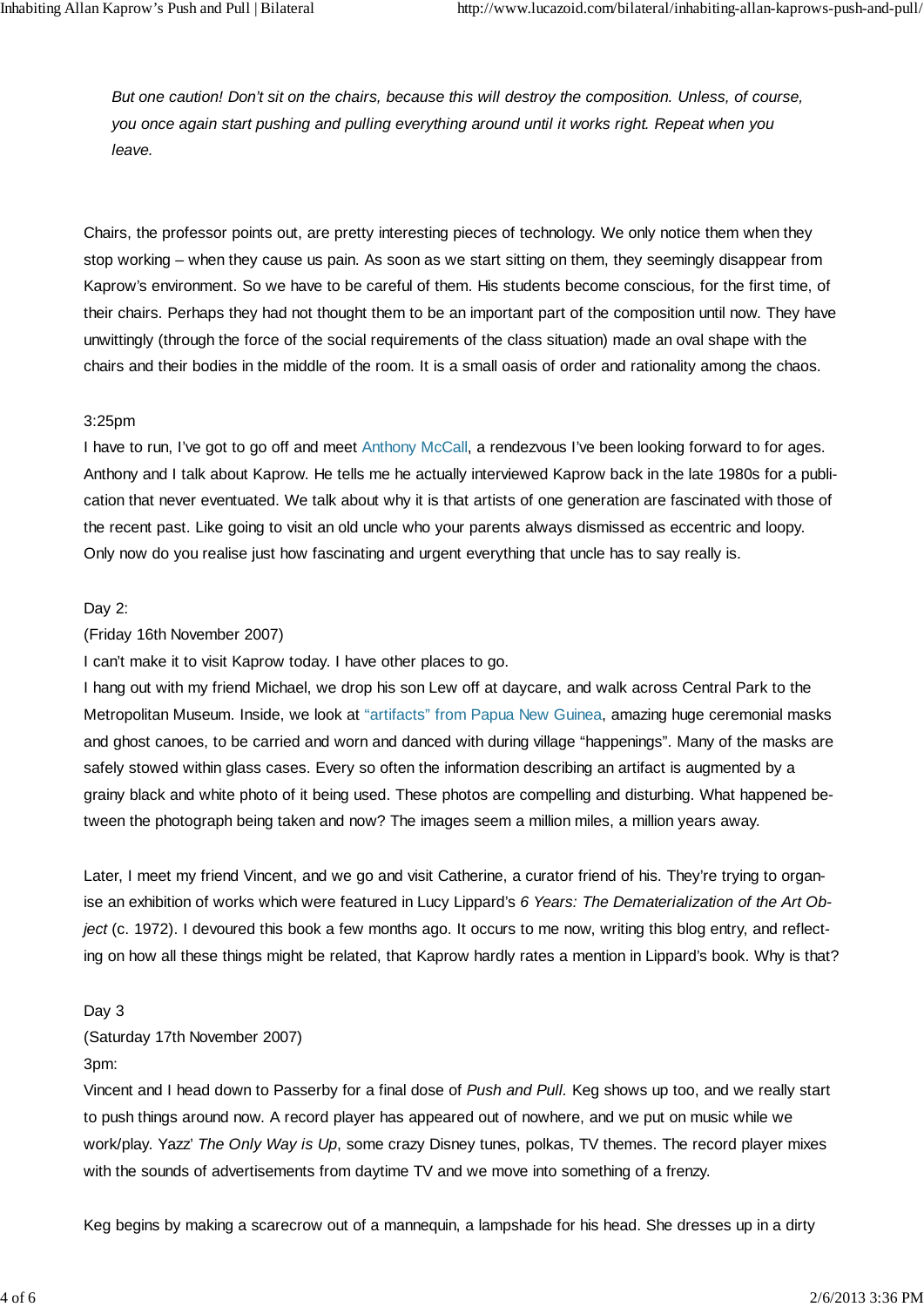cream kaftan she finds. Vincent grabs a gold sequin shirt and puts it on while he and I systematically disassemble some big black boxes. The boxes are big enough to stand inside. Keg and Vincent ritualistically sweep a ring of hay in the middle of the room. Another girl discovers a cache of spraypaints, some of which still work, and begins spraying "DON'T SIT ON THE CHAIRS" onto the silver wallpaper.

Soon we begin to discover other unspoken "rules", boundaries not laid down by Kaprow himself. Vincent is hungry, so I try to cook him up some soup, but the guy minding the show outlaws it as a fire hazard. We scowl at him. I really wanted the smell of cheap mushroom soup to mix with the sharp mindbending spraypaint fumes filling up the space. Keg tips the soup over the TV, and we start a list of forbidden activities on the back of one of Kaprow's instruction sheets. It turns out the soup makes a pretty good glue, and Keg sticks our list, which by now includes "no trespassing into the back room", "no cooking soup", and "no peeking behind the silver wallpaper".

"Behind the silver wallpaper" is a zone which fascinates everyone who comes in. Almost the whole surface of the wall behind the wallpaper is covered with professional celebrity photos, Hollywood stars standing around drinking and posing. In one small section, the wall is clad with a bizarre all-over photographic collage of mega close-ups of pink vaginas (!?). Screwed into the surface of this rude wall-section are odd-shaped plastic noggins like you'd find at a climbing gym. It is this obliquely pornographic section of the wall which our host declaries off-limits. We wonder why.

By now the room has begun to fill up with people. Creative Time is having a book launch in here at five, and early-birds are getting a chance to play with the Kaprow before it gets so full that you can't move anything any more. Some of these visitors approach us and we talk with them about our experience of the work. Others tell us things — one enthusiastic English chap raves: "I get it now! It's the social aspect of the work which is important!"; and another girl congratulates us for making explicit the hidden rules which structure any human interaction, no matter how seemingly "free". We're really having a good time now, and it's nearly over. By five, there are beers laid on and we relax and chat with Mark the curator. He tells us that the Kaprow family estate allowed Creative Time to put on this work for free. They simply send a file of notes and documentation from previous versions of the work, and the rest is up to you.

- – -

P.S.: the timelapse movie that Creative Time made of the whole shebang is here.

This entry was posted in performance art, re-enactment and tagged allan kaprow, boundaries, conceptual art, environment, happenings, instructions, performa, performance art, push and pull, re-enactment, rules on November 23, 2007 [http://www.lucazoid.com/bilateral/inhabiting-allan-kaprows-push-and-pull/] .

## 5 thoughts on "Inhabiting Allan Kaprow's Push and Pull"